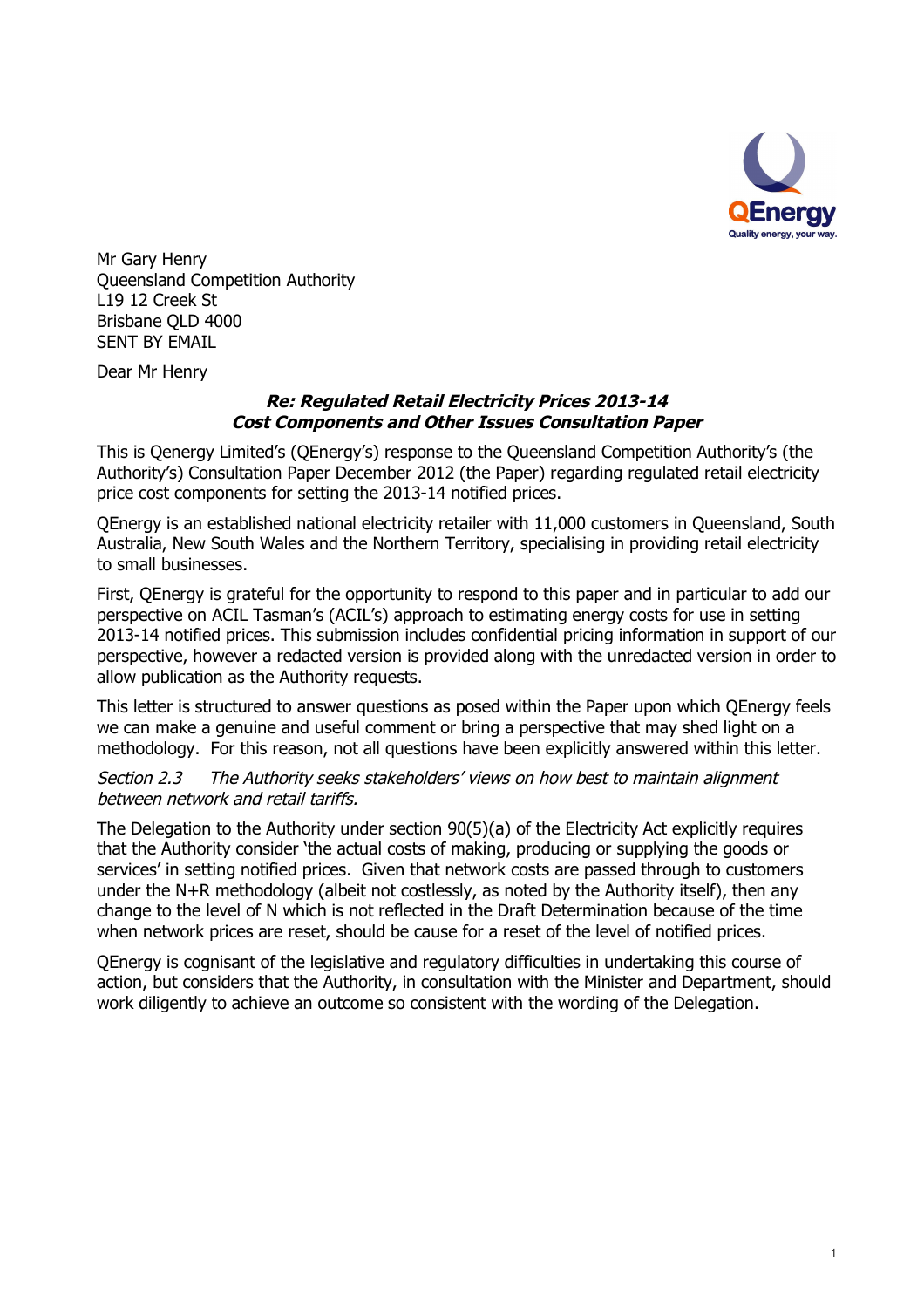*Section 3.3 Is ACIL's proposed method for estimating wholesale energy costs reasonable given the requirements of the Electricity Act and the Delegation? What other approach should the Authority consider? What factors should ACIL take into account when determining modelling inputs such as customer load forecasts, plant outage scenarios, hedging strategies and spot price forecasts?*

QEnergy believes that over the long-run, LRMC pricing will be delivered by the Queensland electricity market since this is the rational approach to electricity generation pricing. As noted by IPART (*Changes in Regulated Electricity Retail Prices from 1 July 2011 – draft April 2011 p.31*):

*The market-based cost is sensitive to the supply-demand balance and can move significantly from year to year. As a result for some years the market price can be significantly above the LRMC of generation, for example, during the tightening of the supply-demand balance … Over the longer term we would expect the market price to reflect the LRMC of generation.*

QEnergy therefore does not support the adoption of a solely market-based approach to estimating energy costs, chiefly because this will significantly add to year-on-year volatility for customers. The volatility will in some periods be beneficial for customers, and in some periods punitive, but will always make forward budgeting uncertain and more complex.

However, given that ACIL have ruled out using LRMC, we turn to a critique of their methodology which in our view falls well short of an acceptable approach to estimating electricity costs.

ACIL commence their discussion by articulating that their intent is to '*provide the QCA, our best estimate of wholesale energy costs that will be incurred by a retailer to supply customers on notified prices for 2013-14'*. QEnergy considers this to be an appropriate interpretation of the Delegation both to and from the Authority, but does not consider that ACIL outworks this intent with sufficient sophistication to merit it being the basis for setting notified prices.

The core of QEnergy's concern is that ACIL's understanding of the risk management processes used by retailers as articulated in section 2.2 of their paper '*Estimated energy costs for use in 2013-14 electricity retail tariffs* ' (ACIL's Paper) is not actually reflected in the modelling methodology which they subsequently outline in section 5.1.

For modelling purposes, ACIL restricts the instruments used by their modelled retailer to those fungible through d-Cypha Trade, which is not the way retailers hedge their entire load. ACIL further states that a retailer's rationale for entering into more complex hedging arrangements is because '*such arrangements would result in lower overall energy costs than the estimates from the simplified contract model – otherwise the retailer would be expected to prefer the simplified contract model*'.'

This statement is entirely incorrect, because the simplified contract model operates in an *ex post* world with data that has actually been outworked, whilst the overriding purpose of hedging is to protect the retailer against the risk of an event which has the potential to occur. For this reason, retailers (incumbent or otherwise) will always pursue a hedging arrangement which reduces risk but which might cost more on the basis that it ensures the sustainability of the company.

QEnergy recognises that the prices associated with structured hedges are often confidential and sourcing them is therefore not easy to achieve. Whilst core Flat, Peak and Offpeak swap and cap prices – such as those used by ACIL from d-Cypha Trade – are readily available for the Queensland market, these do not reflect the actual cost of hedging as noted by the Authority.

If ACIL's portfolio based on visible market instruments and prices is adopted as a base point, then a variety of risk premia must be added to these prices in order to achieve true cost reflectivity. The other risk premia not included in visible market prices include: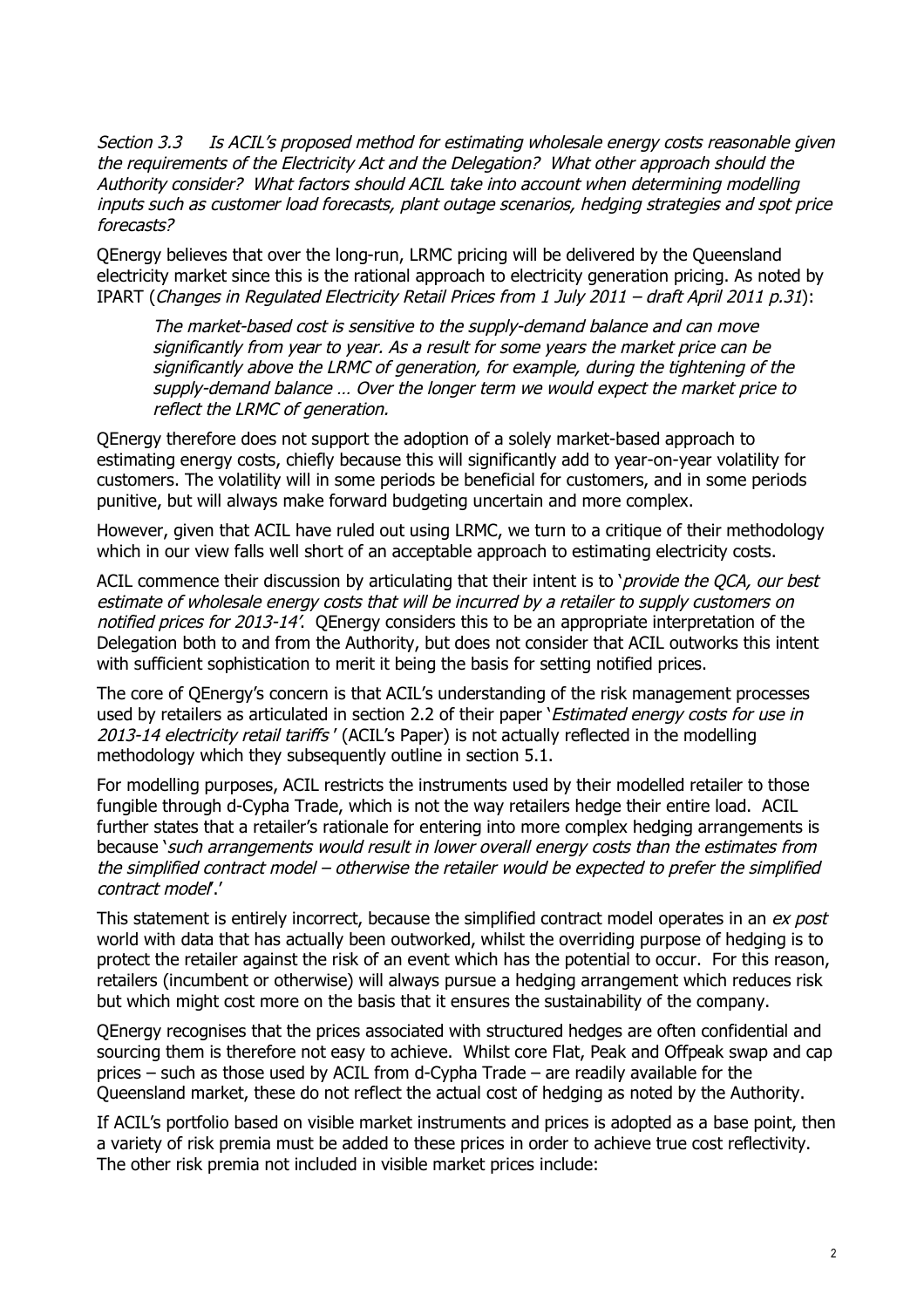- *Time risk.* Because retailers traditionally hedge over time a fact which has been acknowledged and accepted by ACIL – a premium needs to be added to allow for price volatility. In the 2012-13 report ACIL estimated this premium at a 0.5% uplift per six months of weighted forward contracting, which QEnergy considers reasonable. However this methodology does not appear to be replicated in the 2013-14 report and QEnergy advocates that it be so applied.
- *Shape risk.* The cost of an NSLP shaped hedge is higher than a combination of Peak and Offpeak prices because of the fact that Peak load shapes are higher in the SuperPeak periods (mornings and evenings) and lower in the middle of the day, particularly now given the penetration of solar panels in South-East Queensland. There is also a significant month-onmonth difference between even average levels within quarters because demand levels and profiles evolve through the year over shorter timeframes than the quarter, and are generally hedged monthly.

These two impacts in combination mean that retailers seek to match their cover in shape as much as possible against the load, generally by using fungible flat and Peak products to cover the bulk of their hedging, but then supplementing them with more structured products to cover peakier load. An example of the severity of this impact for QEnergy's ENERGEX NSLP book is given below for three consecutive winter monthly periods during the 2012 year:



Over these three months, if ACIL's methodology had been used to hedge the load, then depending on the month, the morning Peaks would have been 40 - 70% **over**hedged relative to QEnergy's cover strategy as per the chart; the midday Peaks would have been around 60% **over**hedged; the all-important evening Peaks (where price excursions commonly occur and where most of the demand excursions did in fact occur) would have been around 5% **under**hedged; and the Offpeak periods (where much of the pool price increase has occurred after the introduction of carbon on 1 July 2012) would have been around 5% **under**hedged.

It should be clear from this analysis that the complexity in determining a simplistic hedging strategy given the variety of variables in a typical retailer's load, is the reason why retailers do actually resort to the use of the structured products that ACIL dismissed in their analysis. By way of an example of these structured products, ACIL cites contracts with predetermined load profiles or the use of retailers' own generation.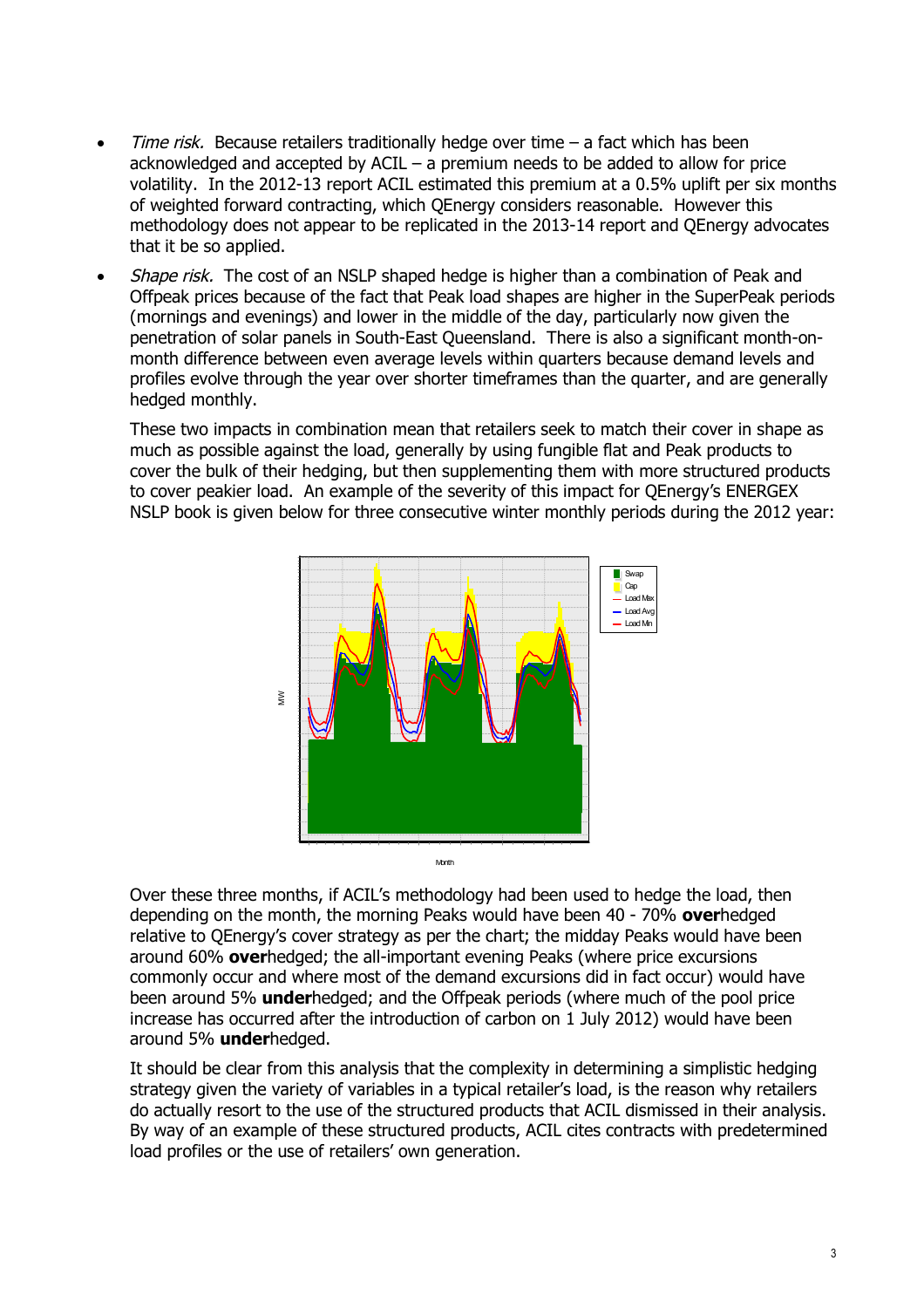QEnergy submitted a Supplementary Submission to the 2012-13 Draft Determination which went straight to these issues and provided actual prices in support of claims that the ACIL methodology underestimated costs, but which was unfortunately not referenced in the 2012- 13 Final Determination. To demonstrate the real unaccounted for cost of using these products, QEnergy makes these points once again below.

QEnergy has an arrangement with our trading provider which delivers shaped contracts suitable for the ENERGEX load trace or NSLP at a fixed multiple of  $\blacksquare$  times the flat price. This product is a fair representation of a prudent retailer's hedging strategy, reflecting the costs of the peaky shape of the NSLP and ensuring that margins are locked in rather than positions established. The multiple has been built using historical pool and settlements data to take account of the risks of price excursions over different parts of the demand cycle.

To demonstrate that the ACIL methodology does underestimate prices, last year's wholesale price ex carbon under the Draft Determination was struck at \$41.60 / MWh for 2012/13. Even based on market contract data, QEnergy at the time of the supplementary submission did not consider that the levels proposed by the QCA were dealable, since when applied to 2012 /13 contracts current at the time of \$34.75 / MWh, the product would be priced at / MWh. Further, contract prices at the time were particularly low historically, since over the previous six months they had traded down from approximately \$36.50 / MWh. At that higher level, the sculpted product would have been priced at  $\blacksquare$  / MWh.

These are not the only types of products retailers use to deal with the variability in forecast load shape – other products include Power Purchase Agreements struck against specific profiles, and flexible Power Purchase Agreements underpinning generation. It is for this reason that ACIL should include structured products in their analysis, or at the very least an estimate of the risk premium arising from the way that retailers deal with these risks.

 *Load risk* – ACIL should be applying a premium for load variability to reflect the risk that customer volumes increase exactly at the time of price excursions. This increases prices in an asymmetrical manner because of the correlation between the two event likelihoods.

On balance, none of these pricing elements are easily observable, so if the Authority is to pursue the approach of using visible market prices rather than the LRMC, it would be preferable to ask for retailer confidential feedback on their specific bilateral costs, then compare them to the observable market to determine appropriate premia and make a qualitative determination of costings from that point. This step could easily be incorporated into ACIL's process for 2013-14.

On the issue of asking for retailer confidential feedback, it appears to QEnergy that the Authority has the power to demand this information under Section 90(A) of the Electricity Act 1994:

*Section 90(A) Obtaining information for price determination*

*(1) A pricing entity may, in writing, ask a retail entity for relevant information the pricing entity requires to make a price determination for the retail entity. (2) The retail entity must, within the reasonable period stated in the request, give the relevant information to the pricing entity.*

This section would appear to apply to any retailer who supplies a customer under notified prices – which could be most retailers because of the Financially Responsible Market Participant model in use in Queensland whereby retailers must supply customers at the end of their Market Contract under Standard Contracts if the customer so desires. Whilst QEnergy is not an incumbent, by virtue of the passage of time we do have some of these customers and so would be caught under these rules.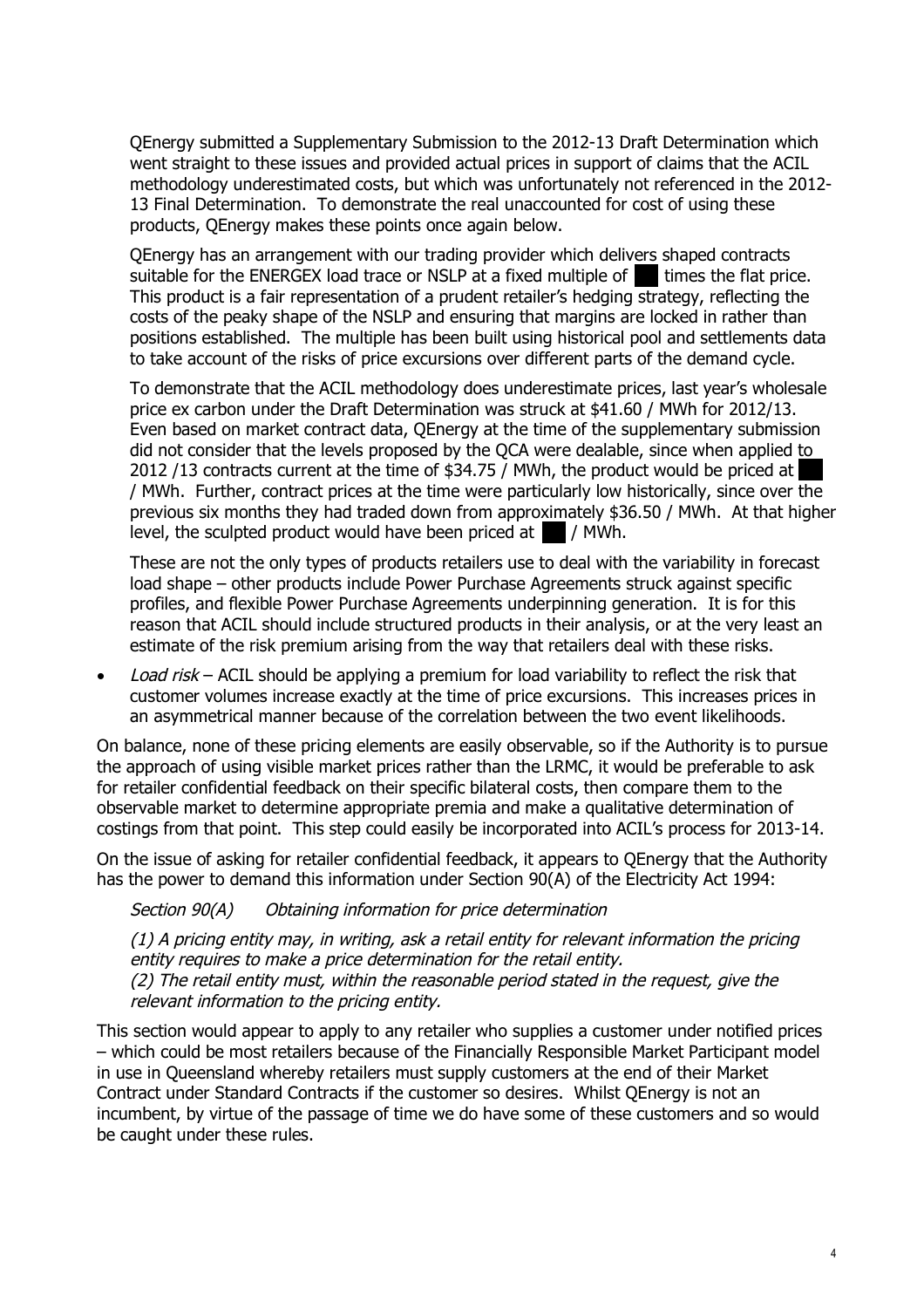If the Authority continues not to exercise this right, then they should at the very least direct ACIL to consider genuine pricing data provided to them from the market. QEnergy has attempted to provide our own confidential data in the analysis above, and encourages other retailers to supply the same to the Authority to allow the development of a fully informed '*best estimate of wholesale energy costs that will be incurred by a retailer to supply customers on notified prices for 2013-14'*.

QEnergy does acknowledge that ACIL has recommended attempting to deal with these risk premia through using the 95th percentile of price outcomes rather than last year's 50th percentile, which was unbearably low. Whilst QEnergy supports this improvement, the methodology is not transparent and does not in fact reflect the way that retailers hedge and hence the actual costs of supplying energy to customers.

Consequently QEnergy's preference would be for the Authority to direct ACIL to use actual retailer data garnered as suggested. Note that there is precedent for the use of confidential retailer data in setting notified prices in the ESCOSA collar methodology, so the Authority would not be unreasonable in using this as a basis upon which to move forward.

On a further issue relating to wholesale energy costs as well as to Retail Operating Costs, QEnergy noted in its submission of 2012-13 that it did not consider that the QCA addressed the costs of providing prudential capital to operate in the NEM, nor indeed acknowledge the increases on 1 July 2012 as a result of the expected impact of carbon. These costs are therefore explored again further below to reinforce their importance to retailers in terms of both wholesale energy costs and retail margin.

To participate in the electricity markets, retailers must provide prudential capital to the Australian Energy Markets Operator (AEMO), as well as to hedge counterparties for swap hedging and to Network Service Providers for network collections.

An electricity retailer – like any market trader – therefore requires two different types of capital:

- *Business capital*, to fund establishment and growth of the business as well as customer payment delays. This capital is risky by nature and represents the investors' equity in the business.
- *Prudential capital*, bank guarantees which provide surety to market counterparties that the retailer will be able to deliver on its market obligations.

According to the Authority, the retail margin represents the reward to investors for committing capital to a business and for accepting risks associated with providing retail electricity services. The type of capital to which the Authority is referring is business capital and is covered by the retail margin.

However, the second type of capital required by the electricity retailer is prudential capital, and the volume of this prudential capital required in the Australian electricity market is a barrier to entry for retailers.

For a non-vertically integrated incumbent retailer of the type identified as the model retailer within the Authority's 2012-13 Determination, most of the prudential capital required by AEMO is managed through the acquisition of either reallocation hedges, or straight hedges with separately purchased reallocation credits available through a traded market. Under a reallocation hedge – or through a reallocation certificate – the guarantee requirement is passed to another party, say a generator.

One of the core reasons for a retailer to acquire their own generation or reallocated Power Purchase Agreements is to access reallocation certificates. For most retailers, accessing bank guarantees to cover their entire load with AEMO (and note that the NEM is a gross market rather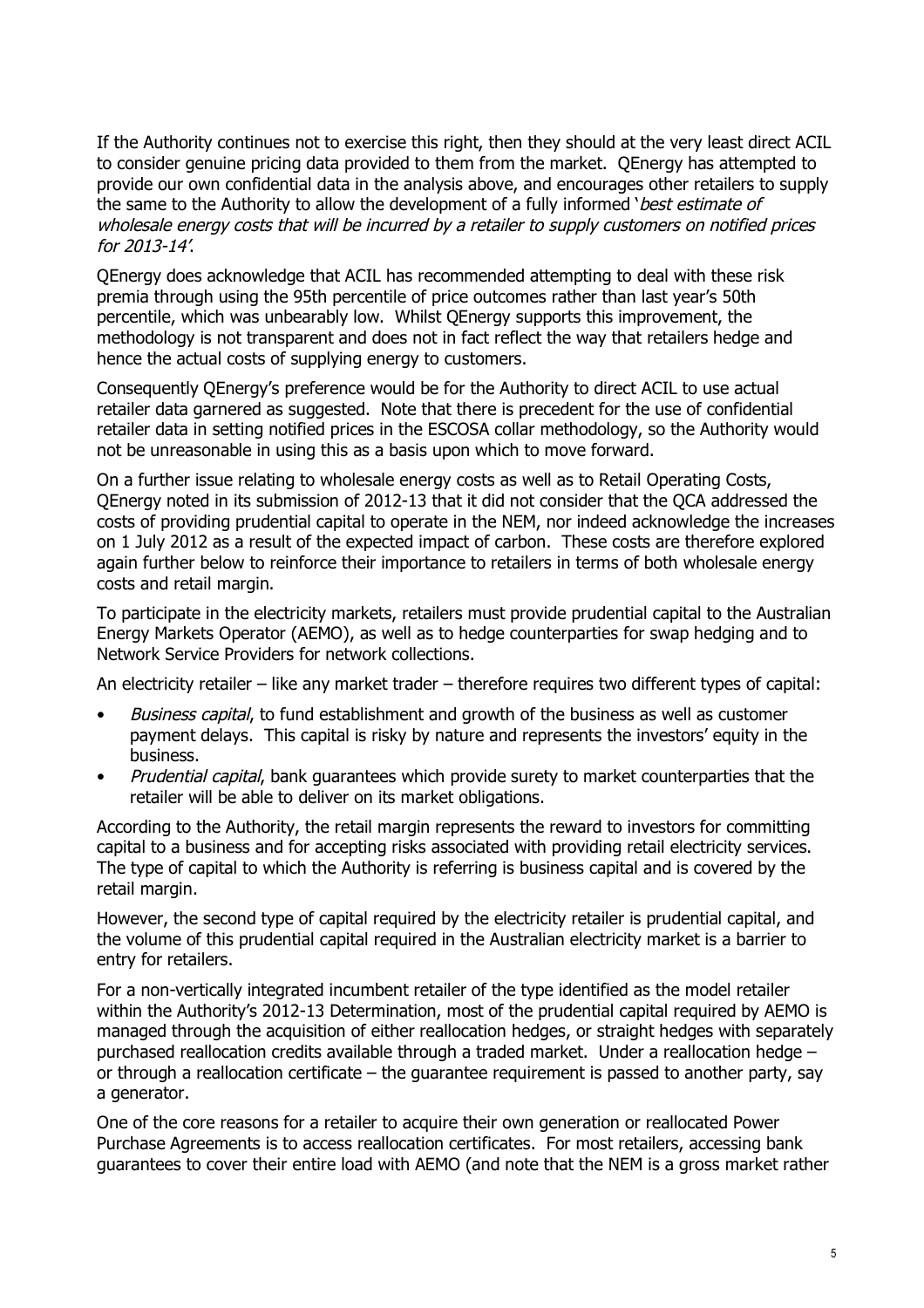than a net market) is both prohibitively expensive and prohibitively leveraging. Therefore, most retailers either hedge their full load using straight hedge cover with reallocation credits purchased against all of it, or use reallocation hedges of the type dismissed by ACIL.

In 2012-13 the Authority argued that the cost of prudentials was a national retail cost which was implicitly included in the IPART benchmark which formed the basis of the estimate of Retail Operating Cost. However, this did not take into account the fact that IPART – by virtue of their having LRMC as a floor at the time – assumed a vertically integrated model retailer. In the Authority's case, neither of these assumptions are correct.

Therefore the cost of reallocation certificates – currently around \$0.75 / MWh – should be applied to the wholesale energy cost as an unrecognised cost of electricity retailing.

#### *Section 3.3 How could appropriate time of use signals be included in energy cost estimates under the current metering and settlement arrangements?*

In Queensland, network Peak and Offpeak price ratios have actually converged over time, despite a general view that load factor is deteriorating and that this is one of the reasons for spiralling network costs (in the words of the Productivity Commission). There is currently significant loadshifting potential latent in simple Time of Use accumulation meters, without the requirement to worry about the installation of smart meters. But for this potential to be realised, customers with Time of Use accumulation meters require a significant financial incentive to shift out of Peak pricing periods and into Offpeak.

Under the current structure of the network tariffs – and hence notified prices – there is limited rationale to shift and so the opportunity to potentially increase the network's load factor and defer network augmentation is lost, increasing permanently the cost to the customer base. In this case, QEnergy would support the Authority in encouraging the distribution businesses to ensure that Peak and Offpeak pricing signals are appropriate to shift behaviour, and institute a consultation and education campaign designed to take the consumer on that journey.

QEnergy would also support the application of wholesale market Peak and Offpeak prices to the wholesale energy cost component of notified prices, further reinforcing these incentives. In this way, significant mileage can be made through better usage of existing assets without the requirement to spend money on new technologies.

#### *Section 3.4.2 Could ACIL's approach to estimating carbon costs be improved?*

QEnergy is not clear why ACIL is required to estimate the costs of carbon given that carbon pricing is now a law, and seems likely to remain so until the end of the 2013-14 period. Admittedly, this will be a more difficult question for the 2014-15 Determination.

*Section 3.4.2 How should the Authority estimate retailers' costs of complying with the ERET scheme? What factors should be considered in forecasting the REC costs likely to be incurred by retailers in the SRES and LRET markets? Do stakeholders agree with using clearing house prices in estimating SRES costs, or would market prices be more appropriate? How can the proportion of STCs sold through the clearing house be calculated? Do stakeholders agree with using nonbinding STP targets for 2014 and future years? Are there any better forecasts that the Authority could use? How should the Authority deal with variations from the STP targets used in determining 2013-14 prices? Are there any other issues that should be considered in estimating this cost component?*

QEnergy does not support the unaltered use of market contract data to estimate the costs of LRECs, because the issues associated with using market data for 'black' energy costs also apply to environmental markets. If the Authority chooses to use observable market contract data as the basis for pricing LRECs, then a premium for price volatility should be applied as per wholesale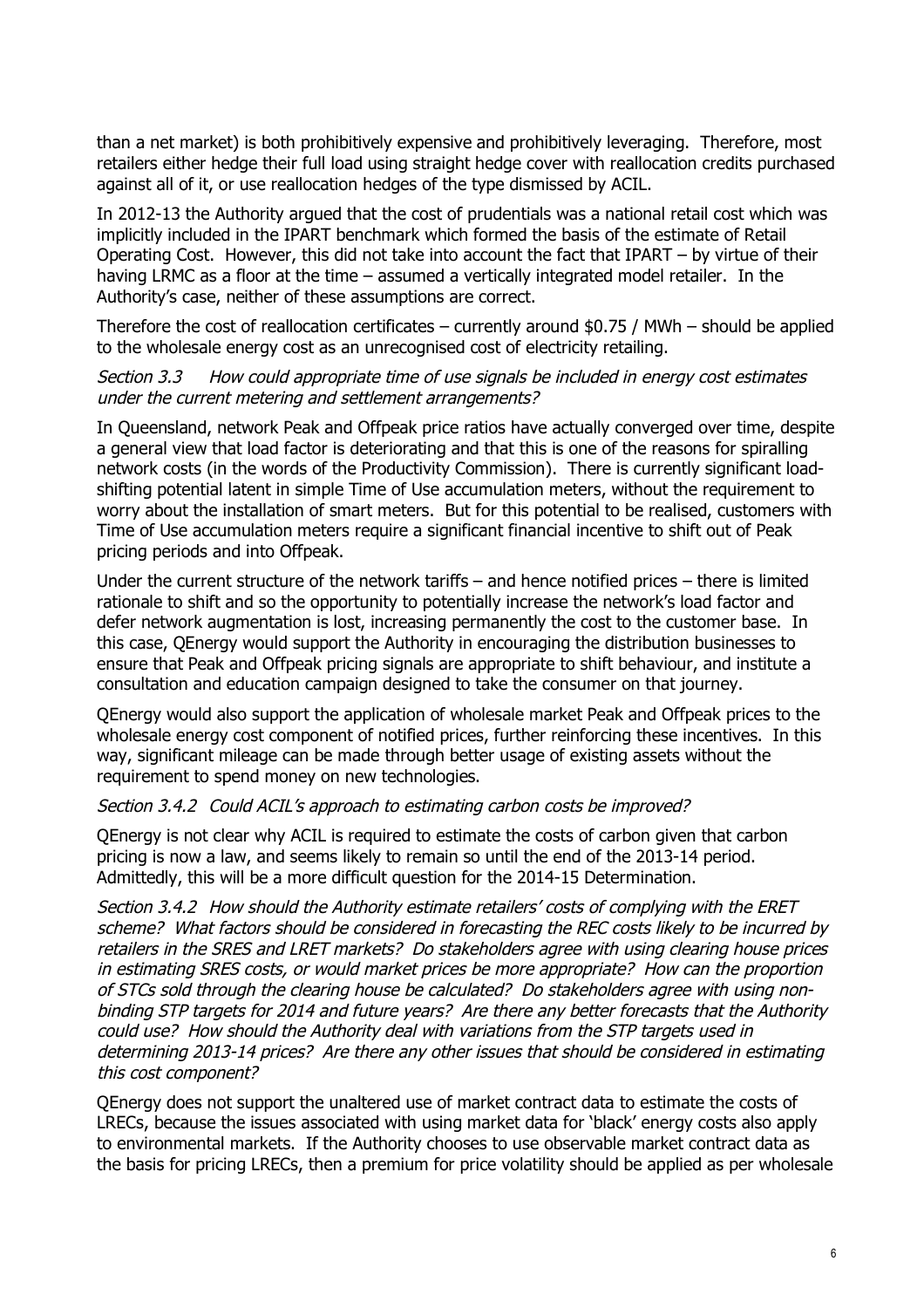market energy costs, which can be estimated using historical data on contract price volatility over an annual term. QEnergy supports ACIL's view that the clearing house price of \$40 should be used to price SRECs.

A further important issue is the history of forecast error associated with the non-binding estimates of the STP published by the Clean Energy Regulator.

When the 2011-12 Determination was made, the SRES percentage for 2012 was published by ORER (now part of the Clean Energy Regulator) at 16.75%, which was downwardly revised by ACIL to 9% in their calculations on the basis that the scheme was changing. Announcements as to STP are given below:

| <b>Publication Date</b> | 31/03 | 29/07 | 16/12 | Final |
|-------------------------|-------|-------|-------|-------|
| 2012 SRES Percentage    | 16.75 | 20.87 | 23.95 | 23.96 |

At 1.43 times the original estimate, this is a forecast error of 43% from the non-binding STP in place at the time of the final determination, and a forecast error of 167% from the estimate used by ACIL. Extraordinarily, there was no makegood to the final figure of 23.96%.

A similar issue has now occurred in the 2012-13 Determination. At the time when the Determination was made, the SRES percentage for 2013 was published by ORER at 7.94%. Announcements as to STP are given below:

| <b>Publication Date</b> | 30/03 | 19/10 | Final |
|-------------------------|-------|-------|-------|
| 2012 SRES Percentage    | ' 94  | 18.76 | 18 76 |

At 2.36 times the original estimate, this is a forecast error of 136% from the non-binding STP in place at the time of the final determination. Again, there has been no makegood to the final figure of 18.76% – in both of the last two years electricity retailers rather than customers have been paying the Federal Government for compliance with these schemes.

Given the history of significant underforecasting of STPs for the second half of the Authority's Determination period, QEnergy suggests applying an uplift to the non-binding STP in place at the time. Given no makegood has been made on this element of either of the last two years' STP forecasts, it appears reasonable to apply last year's underforecast of 136% to the current target of 7.69%, giving an allocation of 18.15%.

*Section 3.4.3 How should the Authority estimate NEM participation fees and ancillary services charges incurred by retailer?* 

QEnergy supports the Authority's proposed approach in dealing with NEM participation fees and ancillary services charges.

*Section 3.5 How should the Authority take account of energy losses that occur between the regional reference node and the retail customer?* 

QEnergy supports the Authority's proposed approach in dealing with the application of energy losses.

*Section 4.2 Is the Authority's 2012-13 approach to determining the retail operating cost allowances appropriate to use for 2013-14? If not, what is an appropriate alternative approach and why would this be superior? Have there been any recent developments that would suggest a significant change in current costs has occurred?* 

As noted above, QEnergy considered in its 2012-13 submission that the major flaw in the methodology underpinning the estimation of Retail Operating Costs was that in QEnergy's view,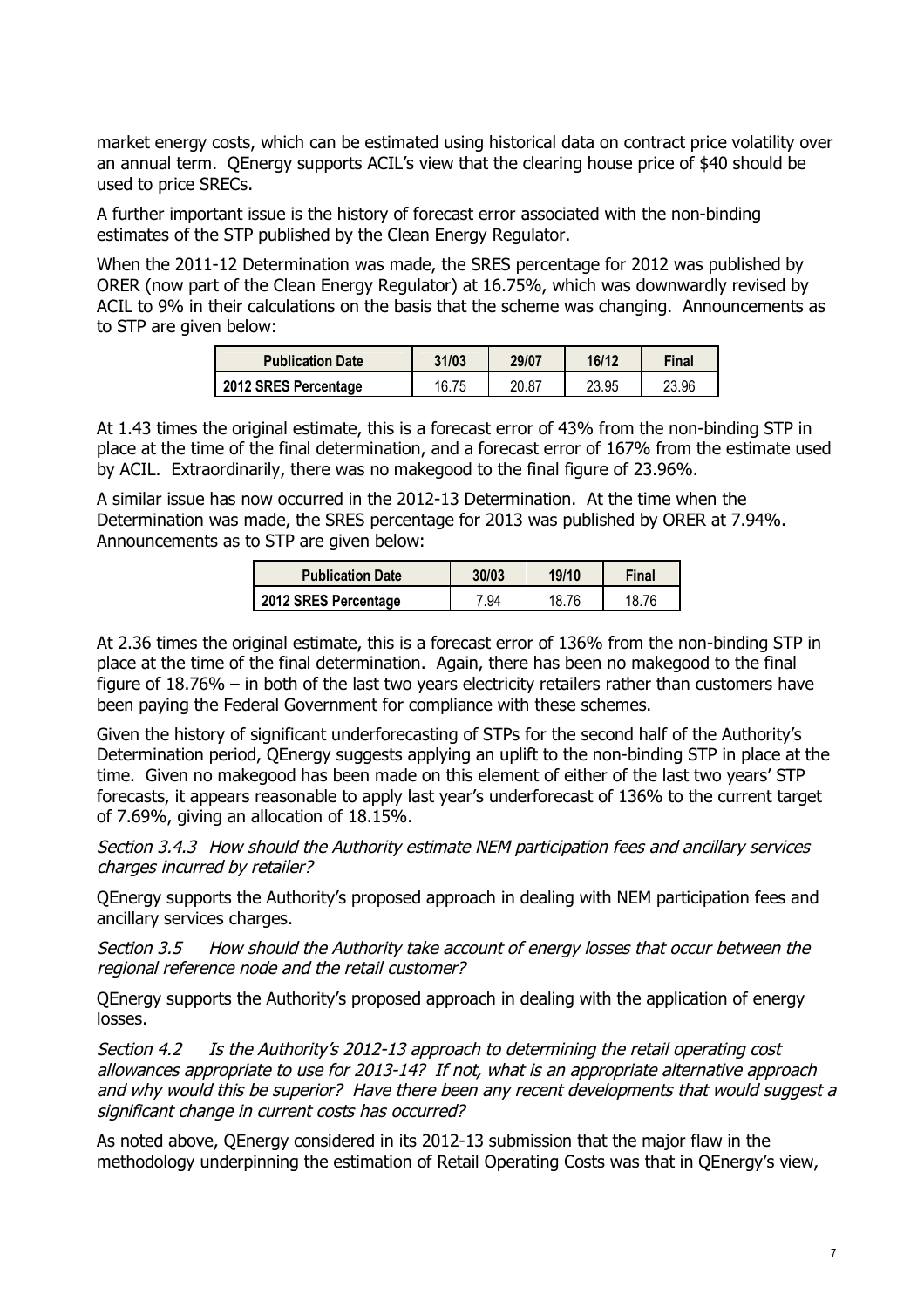the Authority did not address the costs of providing prudential capital to operate in the NEM, nor indeed acknowledge the expected increase on 1 July 2012 as a result of the impact of the introduction of carbon.

To recap, AEMO, generators and distributions businesses all require bank guarantees in return for extending credit to the retailer. QEnergy concedes that the cost of provision of guarantees to distribution businesses could be considered to be implicit within IPART's operating costs since it is independent of whether or not the underlying retailer is vertically integrated, but this is absolutely not the case with guarantees required by AEMO or by hedge providers such as generators.

In the discussion above, QEnergy also dealt with the bulk of prudential provision to AEMO through the costs of reallocation certificates. However, the cost of providing residual prudentials to AEMO as well as to generators has not yet been considered. In 2012-13, the Authority dismissed these concerns on the basis that this cost was a national retail cost which was implicitly included in the IPART benchmark which formed the basis of the estimate of Retail Operating Cost. Again, however, this did not take into account the fact that IPART – by virtue of their having LRMC as a floor at the time – assumed a vertically integrated model retailer. In the Authority's case, neither of these assumptions are correct.

QEnergy strongly considers that the Authority should take account of the cost of prudentials to the Authority's non-vertically-integrated model retailer, as they are clearly not included in the underlying IPART benchmark.

The costs of prudential capital are a function of the actual amount of capital required by providers, and the cost of capital to the retailer. Both of these elements are significantly determined by the credit rating of the retailer, a point on which the Authority has been is silent. Given that, out of the three incumbents across Australia – TRUEnergy, AGL and Origin Energy – two have sub-investment grade and one an investment grade rating, QEnergy considers that modelling the retailer as having a sub-investment grade (BBB) rating and consequently funding costs, prudential requirements and expected returns is appropriate.

However, QEnergy recognises that setting the funding costs based on market participants rather than benchmarking may be difficult. At the very least, though, comparisons should be drawn between the allowable rate of return for regulated monopolies relative to the amount allowed for retailers. Retail risks are significantly higher than those of a regulated monopoly:

- retailers are subject to competition and can lose customers easily;
- retailers have much higher uncertainty around price inputs the Australian electricity market is the most volatile commodity market in the world;
- the Authority's determination period is shorter than that of AER for distributors (one versus five years);
- retailers have a much greater challenge in raising funds because of the less securitisable nature of the assets on retailer balance sheets (customer cashflows versus hard assets such as transformers or generators).

QEnergy considers that the cost of or return on capital allowed by the Authority in calculating the cost of prudential capital should reflect returns appropriate to a sub-investment grade entity. However, if this is not possible, they should be on a par with that of the regulated distribution businesses operating in Queensland, ENERGEX and Ergon Energy. This was determined by the Australian Energy Regulator to be 9.72% in the most recent Distribution Determinations, and is the figure that has been used for calculation throughout.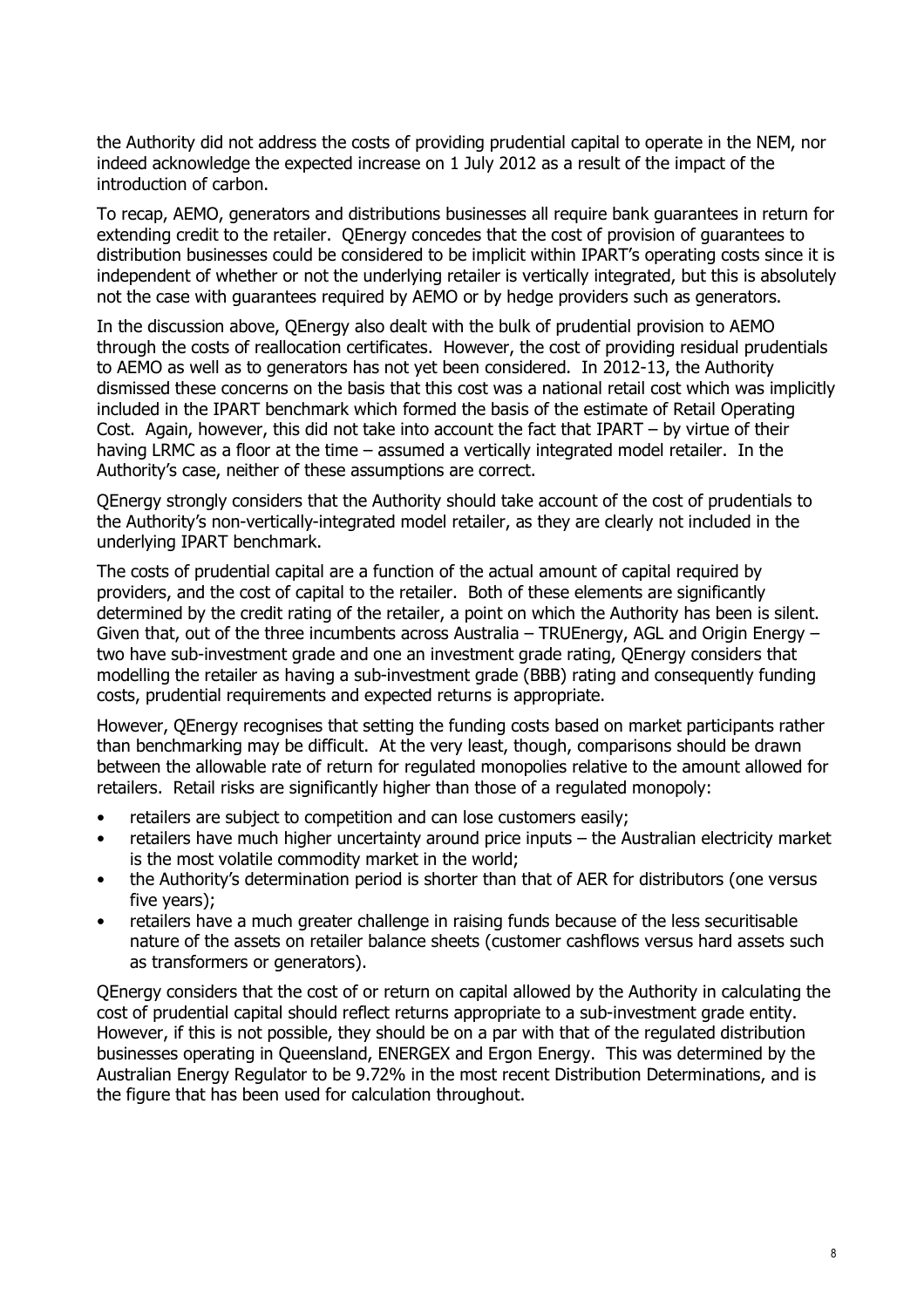The indicative costs of providing prudential capital to allow operation in the market for the nonvertically integrated incumbent model retailer are given below. QEnergy considers that the Authority should include an explicit allowance for these costs in Retail Operating Costs.

# *Cost of prudential provision to AEMO*

Support for AEMO prudentials is calculated by AEMO on a quarterly basis with the method published on the AEMO website. Most retailers use the reduced trading limit methodology which in gross terms requires a guarantee to support only the time period between consumption of the energy and the payment to AEMO, approximately four weeks.

As noted above, non-vertically-integrated retailers partially offset the guarantee requirement by purchasing a reallocated hedge. However, this is only a partial offset as seven days and the GST portion of the energy cost cannot be covered by the reallocation transaction.

Unusually, in AEMO's case the guarantee is required to be one hour callable, thus incurring additional cost and substantially increasing barriers to access.

The cost of funding the residual unreallocated load can be calculated as follows:

 $\{(ave daily load x regional reference price x volatility factor x loss factor + GST) x credit time$ period} – {(ave daily reallocated load at the node x regional reference price x volatility factor) x (credit time period – reaction time period)  $\times$  (cost of capital + cost of quarantee)/365

Following the introduction of a carbon price on 1 July 2012, Queensland pool prices increased from this average of \$29.07 / MWh (2011-12) to \$56.18 / MWh (2012 / 13). This is a 93% increase, which is accompanied by an increase in the prudential requirements to AEMO of the same magnitude. QEnergy calculates the AEMO residual prudentials cost for the 2012-13 financial year as follows:

 ${(1MWh * $56.18 * 1.5 * 1.05) * 1.1} * 42} - {(1.05MWh * $56.18 * 1.5) * (42-7)} *$ (0.0972+0.025) / 365

# $= $0.33179 / MWh$

Note that average daily load is at the meter and therefore the calculation specifically includes a grossup for loss factors. On the other hand, reallocated load volume is at the node and consequently needs to be grossed up for loss factors.

Regional reference prices and volatility factors are based on current levels as published by AEMO.

Cost of funding is assumed to be at the level allocated to ENERGEX and Ergon Energy in the last distribution determination (9.72%).

Banks are currently charging 2.5% administrative charges for the provision of a bank guarantee against cash (the capital assumed to be priced at 9.72%).

This cost should be added on to the variable notified prices as part of Retail Operating Costs.

# *Cost of prudential provision to hedge providers*

Hedge providers require bank guarantees to cover the potential future credit exposure for the hedges they provide. This is calculated by summing the notional hedge amount (volume by price) for each hedge and then applying the 10% for the hedges maturing in the next 12 months and 12% for hedges maturing beyond 12 months.

For each MWh hedged this is calculated as:

(volume in MWh x price in MWh x 10% for first 12 months x 12% for remainder of hedge) x (cost of capital  $+ \text{cost}$  of quarantee)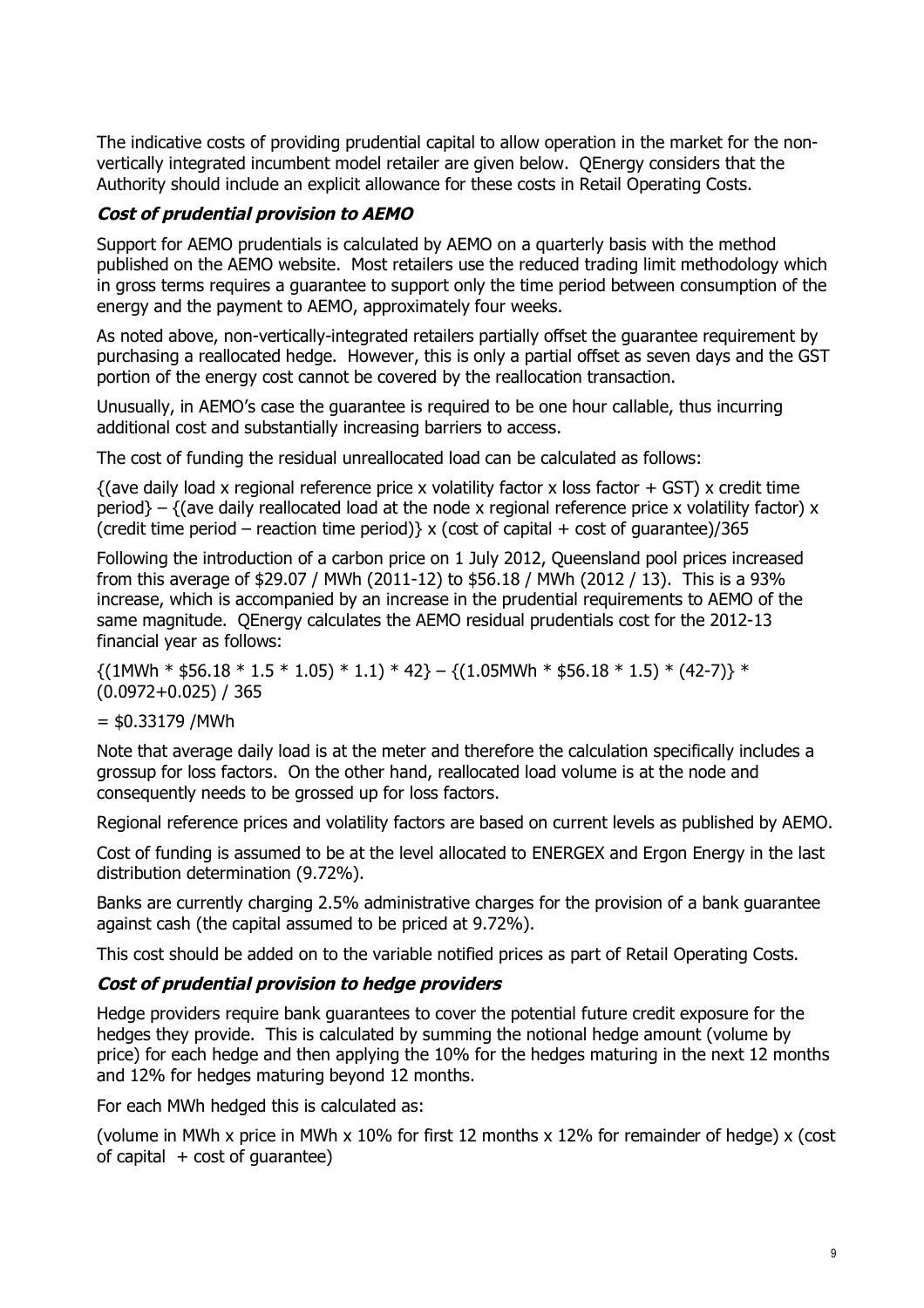Using the hedge costs (including carbon) for the 2012-13 Determination, this result is:

 $(1$ MWh x \$61.49 / MWh x average 11%) x  $(0.0972 + 0.025) = $0.8266$  / MWh

This cost should be added on to the variable notified prices as part of Retail Operating Costs.

### *Other cost elements*

With respect to the retail component of costs, the 2012-13 Determination is predicated on costs appropriate for a retailer of scale, and so should be recognised as being set at low levels as scale benefits have already been accessed. From this perspective, QEnergy does not understand why the Authority should have articulated that it considers Customer Acquisition and Retention Costs (CARC) to be generous at \$43.27 / customer. This is well below dealable levels in the market, since outsourced or broked customers are costing **1** / customer.

*Section 5.1 What matters should the Authority take into account to assess the effectiveness of competition in SEQ? What information could assist the authority in this task? What impact has the level of headroom had on competition in SEQ? Are there other factors impacting on competition in SEQ? How could these be addressed? What else should the Authority take into account in determing the appropriate level of headroom?*

Under the current regulatory structure, notified prices are the benchmark for small customer products because customers must be offered the option of returning to them. If the level of these prices is set too low, then the fuel for competitive discounts will not exist.

This is the case in Queensland, which according to the Office of the Tasmanian Economic Regulator has the second lowest level of notified price in Australia, above only the Australian Capital Territory where competition is effectively non-existent:



South-East Queensland also has the lowest level of business customer prices in Australia (these are represented by the bottom of the bar below, but the comparison is somewhat confounded by the transition of large customers in the Ergon Energy area off tariff onto market contracts who are represented by the top of the bar):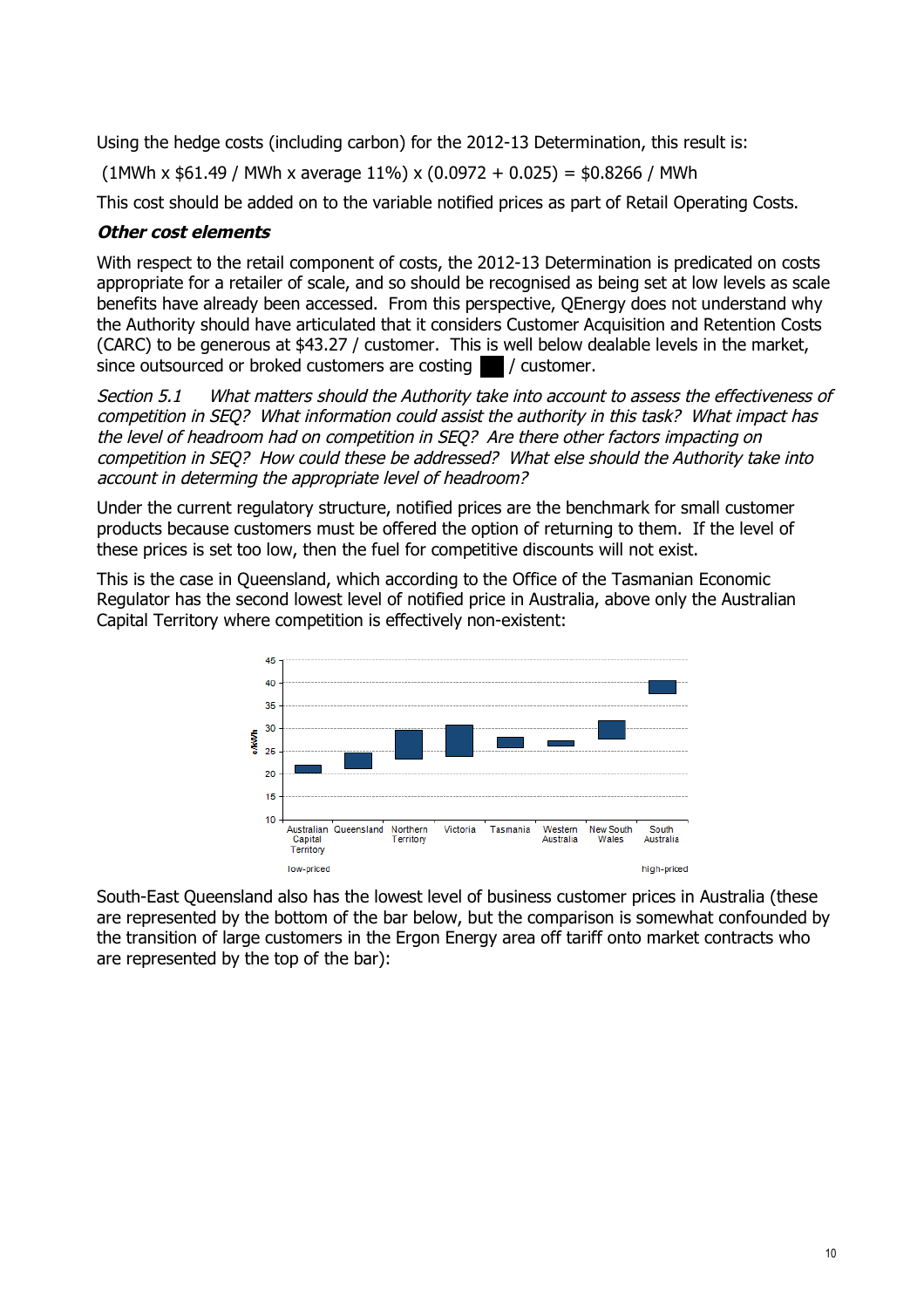

Comparative pricing should be used therefore as a sense-check on notified prices in support of competition.

The Queensland Government's Interdepartmental Working Committee has also been looking at switching levels, questioning why Queensland's switching rates – another indicator of competition – have fallen over the last two years. QEnergy considers that when the QCA commenced its methodology review process in 2009, the Queensland market became one fraught with regulatory risk because the level of the notified price determines the competitive prospects for competition and so competition effectively became at risk. This risk has been borne out in Queensland with significant price falls for small business, which left no headroom for competition within the Queensland market.

Subsequently both QEnergy and AGL have publicly stated that we have withdrawn from active marketing within the region, as have other retailers in closed fora. This heightened regulatory risk, and removal of active marketing by retailers, is the reason for the fall in Queensland's rate of customer switching.

The regulatory stance mitigating against competition in Queensland was further exacerbated by the Government's freeze on Tariff 11 prices, and retrospective introduction of Terms and Conditions relating to exit fees within contracts. All of these factors, as well as an opening up of competition in Victoria (which is fully deregulated and highly effective) and NSW in particular, meant that other markets became more interesting for retailers to focus their sales teams.

These elements suggest that to counteract these negative impacts on competition, headroom should be increased within the Authority's determination above the current levels.

With respect to this level of headroom, in the 2012-13 Determination the Authority based its decision to set headroom at 5% on an analysis of what it perceived to be available headroom in the original Benchmark Retail Cost Index (albeit predicated on a flawed assessment of wholesale energy costs). The Authority found it to be 6% for Tariff 11 customers and between 12% and 23% for other customers.

Even given that the Authority dismissed the idea of using the higher levels of headroom on the basis that most customers are domestic, the impact on competition outlined above would suggest that headroom should have been set in 2012-13 at the very least at the 6% defined by the Authority in its historical analysis. QEnergy advocates at least this modest increase in headroom levels.